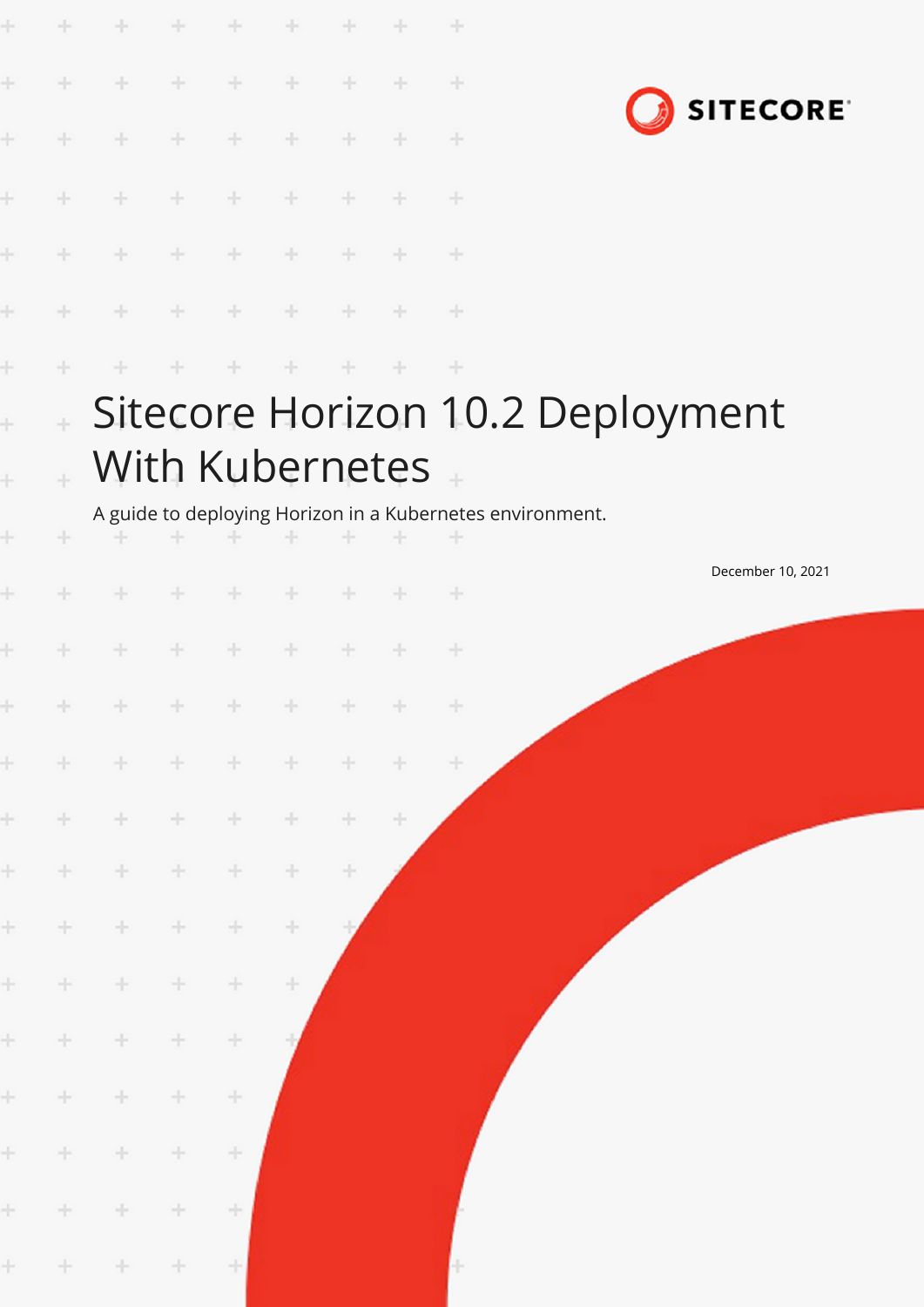

# **Table of Contents**

| 1.4. Walkthrough: deploying the Sitecore platform with Horizon to an Azure Kubernetes |  |
|---------------------------------------------------------------------------------------|--|
|                                                                                       |  |
|                                                                                       |  |
|                                                                                       |  |
|                                                                                       |  |
|                                                                                       |  |
|                                                                                       |  |
|                                                                                       |  |
|                                                                                       |  |
|                                                                                       |  |
|                                                                                       |  |
|                                                                                       |  |
|                                                                                       |  |
|                                                                                       |  |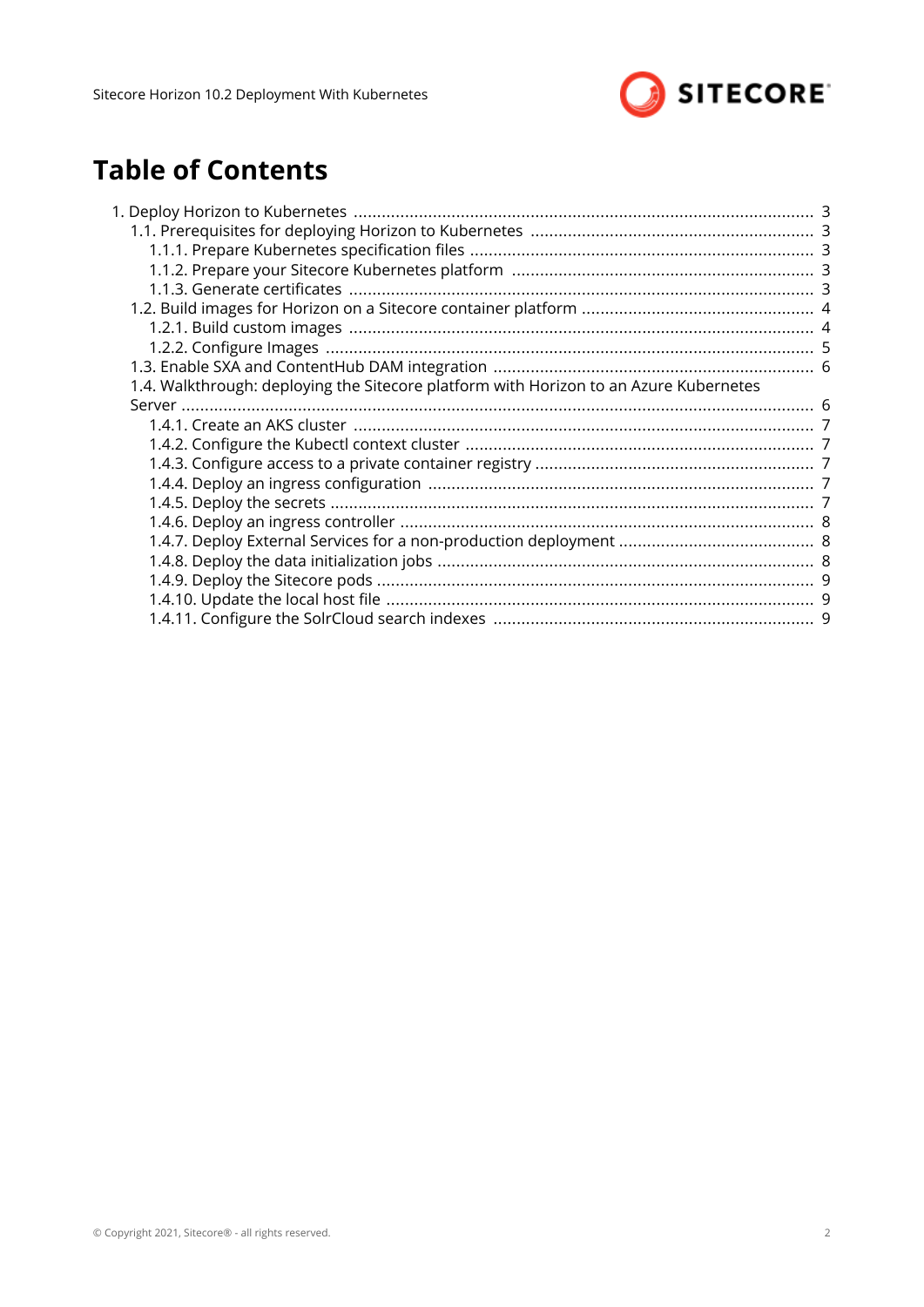

# <span id="page-2-0"></span>**1. Deploy Horizon to Kubernetes**

Introduction to the guide for deploying Horizon to a Sitecore installation using Kubernetes.

This guide explains how to deploy Horizon to a Sitecore container installation using Kubernetes.

#### **NOTE**

In the examples in this guide, replace *<topology>* with *xp1* or *xm1*, depending on which Sitecore topology you are deploying.

# **1.1. Prerequisites for deploying Horizon to Kubernetes**

Guide to preparing for deploying Horizon to a Kubernetes installation for Sitecore.

In order to get ready to deploy Horizon to Kubernetes, you must prepare the Kubernetes and Sitecore configuration files, make sure you have a working Kubernetes installation for Sitecore, and install the requisite TLS/SSL certificates. You can perform these actions in any order.

#### **1.1.1. Prepare Kubernetes specification files**

To obtain the specification files for Kubernetes for your setup:

- 1. On the [Sitecore download page](https://dev.sitecore.net/Downloads/Sitecore_Horizon.aspx), locate and download the Container Deployment Package for Sitecore Horizon 10.2. Unzip it and locate the k8s\ltsc2019 folder. Copy this folder to your local work folder.
- 2. Download the Sitecore Experience Platform 10.2 Container Deployment Package from the [Sitecore download page.](https://dev.sitecore.net/Downloads/Sitecore_Experience_Platform.aspx) Extract the archive and locate the k8s\ltsc2019\<topology> folder for the Sitecore topology that you want to deploy, for example,  $k8s\lt1tsc2019\lt xp1$ .
- 3. Copy the <topology> folder, for example, *xp1*, to your working folder next to the Horizon configuration.

For example, for the *xp1* topology, you now have the following folder structure in your work folder:

- *horizon*
- *overrides*
- *xp1*

#### **1.1.2. Prepare your Sitecore Kubernetes platform**

Download the *Installation Guide for Production Environments with Kubernetes for Sitecore 10.2* and apply all steps from the *Prerequisites* section to your local Sitecore Kubernetes configuration.

#### **1.1.3. Generate certificates**

The Horizon module installs a runnable service which external users must be able to access. In order to make it accessible, you must install the TLS/SSL certificates that the NGINX ingress controller requires.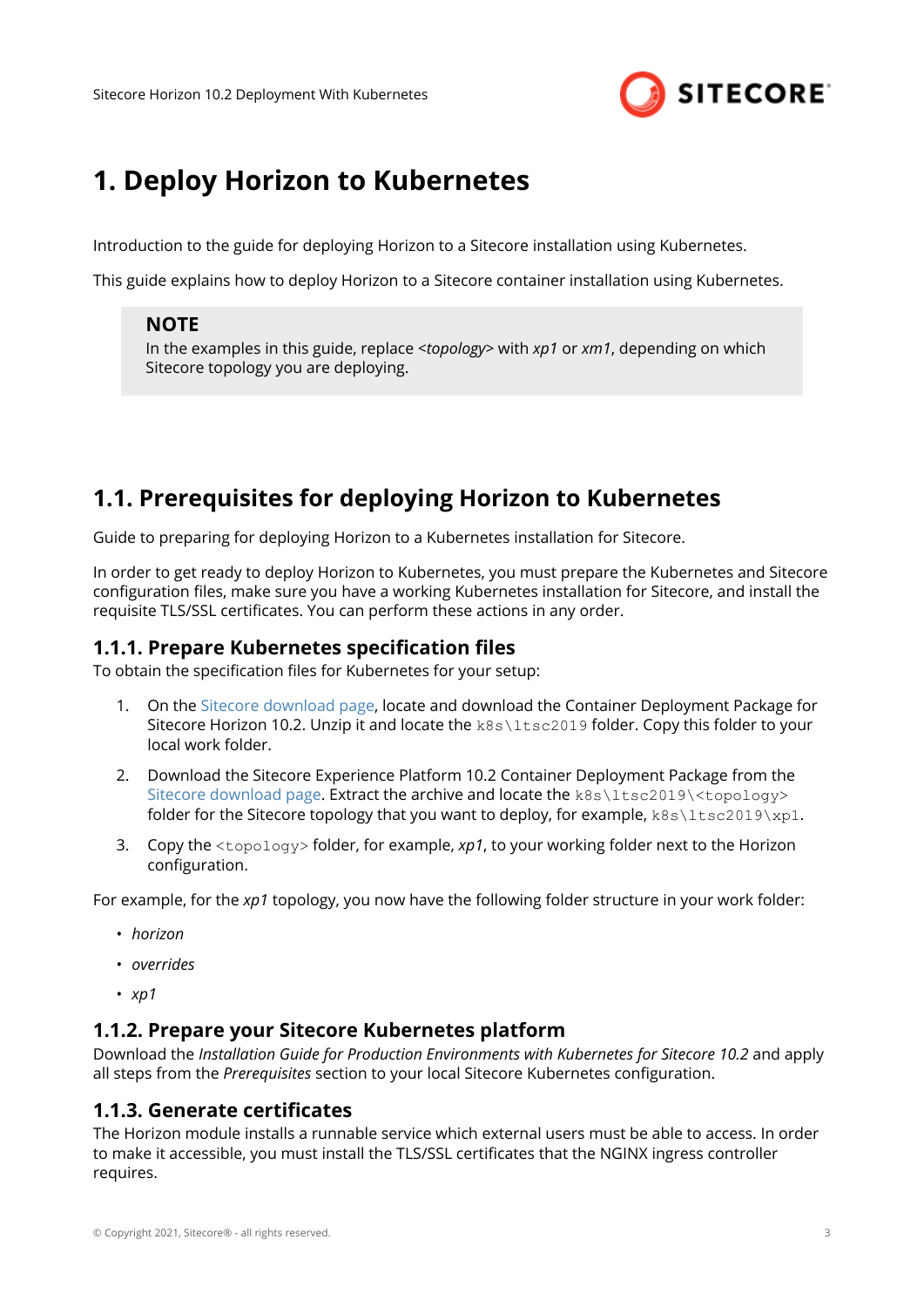

<span id="page-3-0"></span>To generate the TLS/SSL certificates:

- 1. Open a Windows Command Prompt as an Administrator.
- 2. Navigate to the overrides/<topology> folder.
- 3. Run the following commands:

```
IF NOT EXIST mkcert.exe powershell Invoke-WebRequest https://github.com/FiloSottile/mkcert/
releases/download/v1.4.1/mkcert-v1.4.1-windows-amd64.exe -UseBasicParsing -OutFile 
mkcert.exe
mkcert -install
del /Q /S *.crt
del /Q /S *.key
mkcert -cert-file secrets\tls\global-hrz\tls.crt -key-file secrets\tls\global-hrz\tls.key 
"hrz.globalhost"
```
#### **NOTE**

The first time the mkcert utility runs, it prompts the user to install the generated self-signed root certificate authority.

# **1.2. Build images for Horizon on a Sitecore container platform**

How to build custom content management and MSSQL-INIT images for use with Horizon on a Sitecore container platform.

In order to prepare the Sitecore platform images to work with the Horizon service, you must install the Horizon integration asset image on top of Sitecore content management (CM) and MSSQL-INIT images.

#### **1.2.1. Build custom images**

To build the custom CM and MSSQL-INIT images:

- 1. On your Docker installation, create an empty *build* folder.
- 2. In the *build* folder, create a new folder and name it *cm*. In the *cm* folder, create a new file and name it Dockerfile. Copy and paste the following into the new file:

```
# escape=`
ARG BASE_IMAGE 
ARG HORIZON INTEGRATION ASSET IMAGE
FROM ${HORIZON INTEGRATION ASSET IMAGE} as horizon integration
FROM ${BASE IMAGE} AS base
COPY --from=horizon_integration C:\module\cm\content C:\inetpub\wwwroot
```
3. In the *build* folder, create a new folder and name it *mssql-init*. In the *mssql-init* folder, create a new file, and name it Dockerfile. Copy and paste the following into the new file:

# escape=` ARG BASE\_IMAGE ARG HORIZON INTEGRATION ASSET IMAGE FROM \${HORIZON INTEGRATION ASSET IMAGE} as horizon integration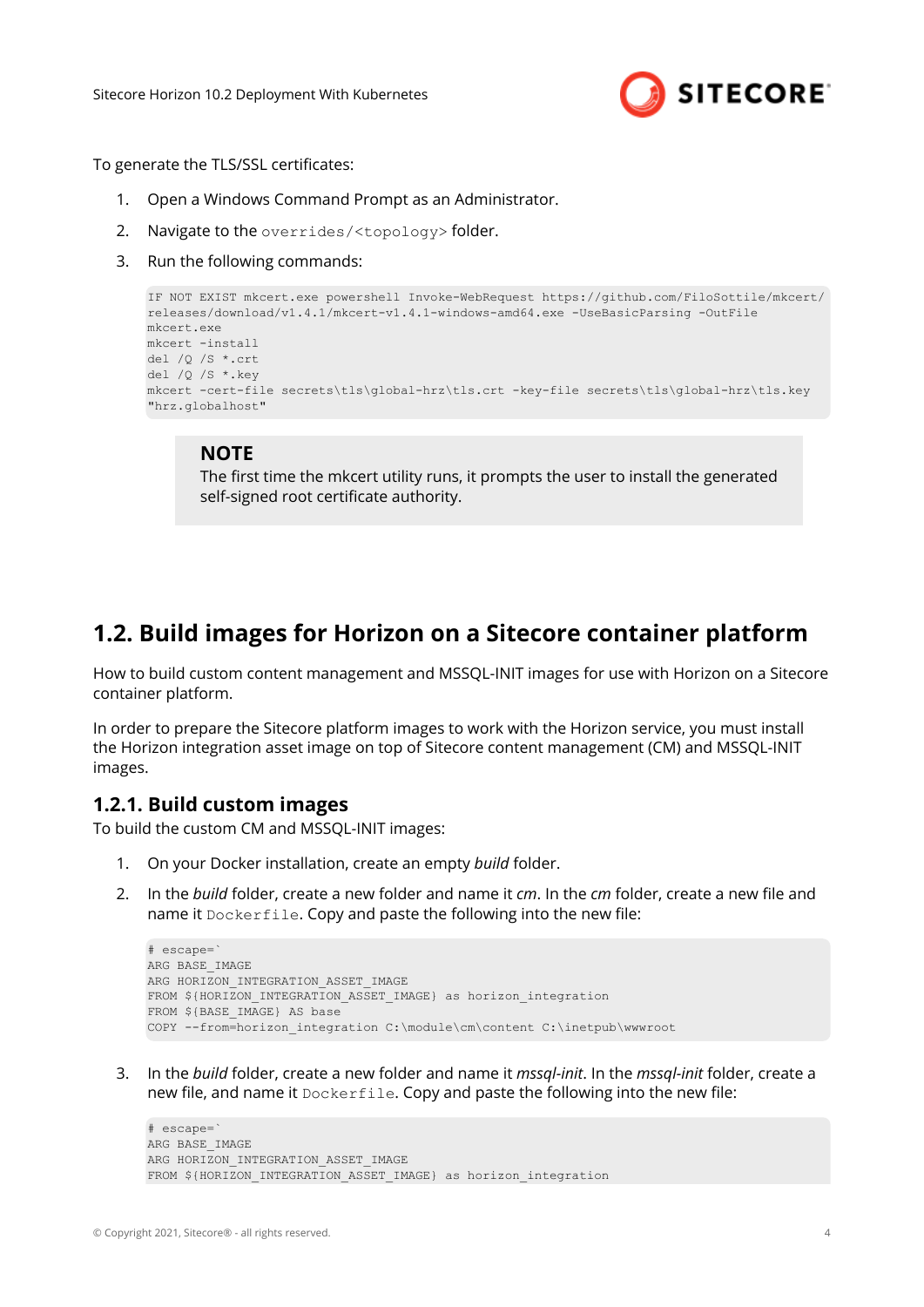

<span id="page-4-0"></span>FROM \${BASE\_IMAGE} AS cm COPY --from=horizon integration C:\module\db C:\resources\hrz

4. In the *build* folder, create an empty file and name it docker-compose.yml. Copy and paste the following into the new file:

```
version: "3.7"
services:
   cm:
    image: sitecore-horizon-integration-${TOPOLOGY}-cm:${VERSION}
    build:
       context: ./cm
     args:
       BASE IMAGE: $ {CM_BASE IMAGE}
       HORIZON INTEGRATION ASSET IMAGE : ${HORIZON INTEGRATION ASSET IMAGE}
  mssql-init:
    image: sitecore-horizon-integration-${TOPOLOGY}-mssql-init:${VERSION}
    build:
      context: ./mssql-init
      args:
        BASE IMAGE: $ {MSSQL INIT IMAGE}
         HORIZON_INTEGRATION_ASSET_IMAGE : ${HORIZON_INTEGRATION_ASSET_IMAGE}
```
5. In the *build* folder, create a file and name it . env. Populate the file with the following parameters:

| Variable                        | <b>Description</b>                                                                                                                                                                                                                                                            |
|---------------------------------|-------------------------------------------------------------------------------------------------------------------------------------------------------------------------------------------------------------------------------------------------------------------------------|
| HORIZON INTEGRATION ASSET IMAGE | The Horizon integration asset image. The name of the<br>image is scr.sitecore.com/sxp/modules/horizon-<br>integration- <topology>-assets:2.26-1809.<br/>Replace <topology> with the name of the Sitecore<br/>topology you are using, either xp1 or xm1.</topology></topology> |
| CM BASE IMAGE                   | Sitecore CM image for each Sitecore CMS build. You can<br>find this value in the Sitecore platform docker-<br>compose. yml and . env files.                                                                                                                                   |
| <b>TOPOLOGY</b>                 | The topology you want to deploy Horizon to. It can be<br>xp1 or xm1.                                                                                                                                                                                                          |
| MSSQL INIT IMAGE                | Sitecore MSSQL-INIT image for each Sitecore CMS build.<br>Look for this data in the Sitecore platform docker-<br>compose. yml and . env file                                                                                                                                  |
| <b>VERSION</b>                  | The version tag for the newly generated CM and MSSQL-<br>INIT images patched with Horizon integration data, for<br>example, 10.2.                                                                                                                                             |

- 6. In the *build* folder, run the docker-compose build command. This builds CM and MSSQL-INIT images patched with Horizon files.
- 7. Push the CM and MSSQL-INIT images to a private container registry, so the deployment process can pick them up later. See the [Docker CLI documentation](https://docs.docker.com/engine/reference/commandline/push/) for information on how to use the docker push command.

#### **1.2.2. Configure Images**

You must configure the patched CM and MSSQL-INIT images in the Horizon Kubernetes configuration files.

To configure the images: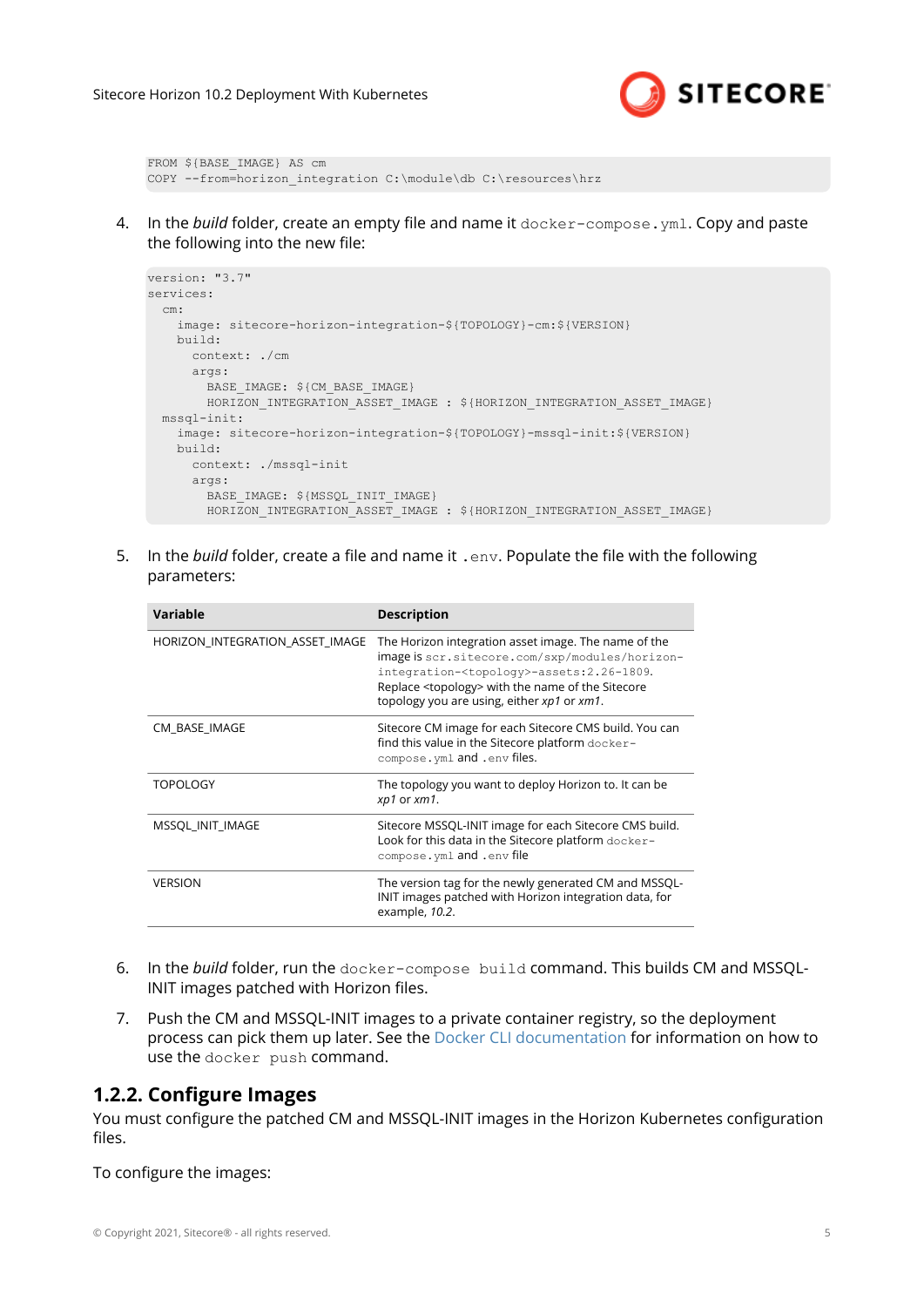

- <span id="page-5-0"></span>1. Open the overrides\<topology>\kustomization.yaml file. Change the values of the *newname* and *newTag* properties to the corresponding image name and tag for the CM image you created.
- 2. Open the overrides\<topology>\init\kustomization.yaml file. Change the values of the *newName* and *newTag* properties to the corresponding image name and tag for MSSQL-INIT image you created.

# **1.3. Enable SXA and ContentHub DAM integration**

How to enable SXA and Content Hub DAM modules in Horizon on a Sitecore container platform.

If you are deploying the Sitecore XP with SXA and ContentHub DAM modules, and you want to use them with Horizon, you must enable support for them.

To enable support for SXA and ContentHub DAM in Horizon:

- 1. Open the horizon\kustomization.yaml file.
- 2. Add the following section to the end of the file:

```
patchesStrategicMerge:
   - patch-hrz-enable-dam.yaml
   - patch-hrz-enable-sxa.yaml
```
3. If you want to enable a single module support, SXA or ContentHub DAM, add only the patch line for the module you want to enable. For example, to enable just SXA:

```
patchesStrategicMerge:
   - patch-hrz-enable-sxa.yaml
```
# **1.4. Walkthrough: deploying the Sitecore platform with Horizon to an Azure Kubernetes Server**

How to deploy a Sitecore platform with Horizon to an Azure Kubernetes server using Kubectl CLI commands.

This walkthrough describes how to deploy Sitecore Experience Platform with Horizon to the Azure Kubernetes Service.

You use the Kubect CLI (Command Line Interface) to deploy the Sitecore and Horizon containers to a Kubernetes cluster.

To deploy the containers, you must:

• Create an AKS cluster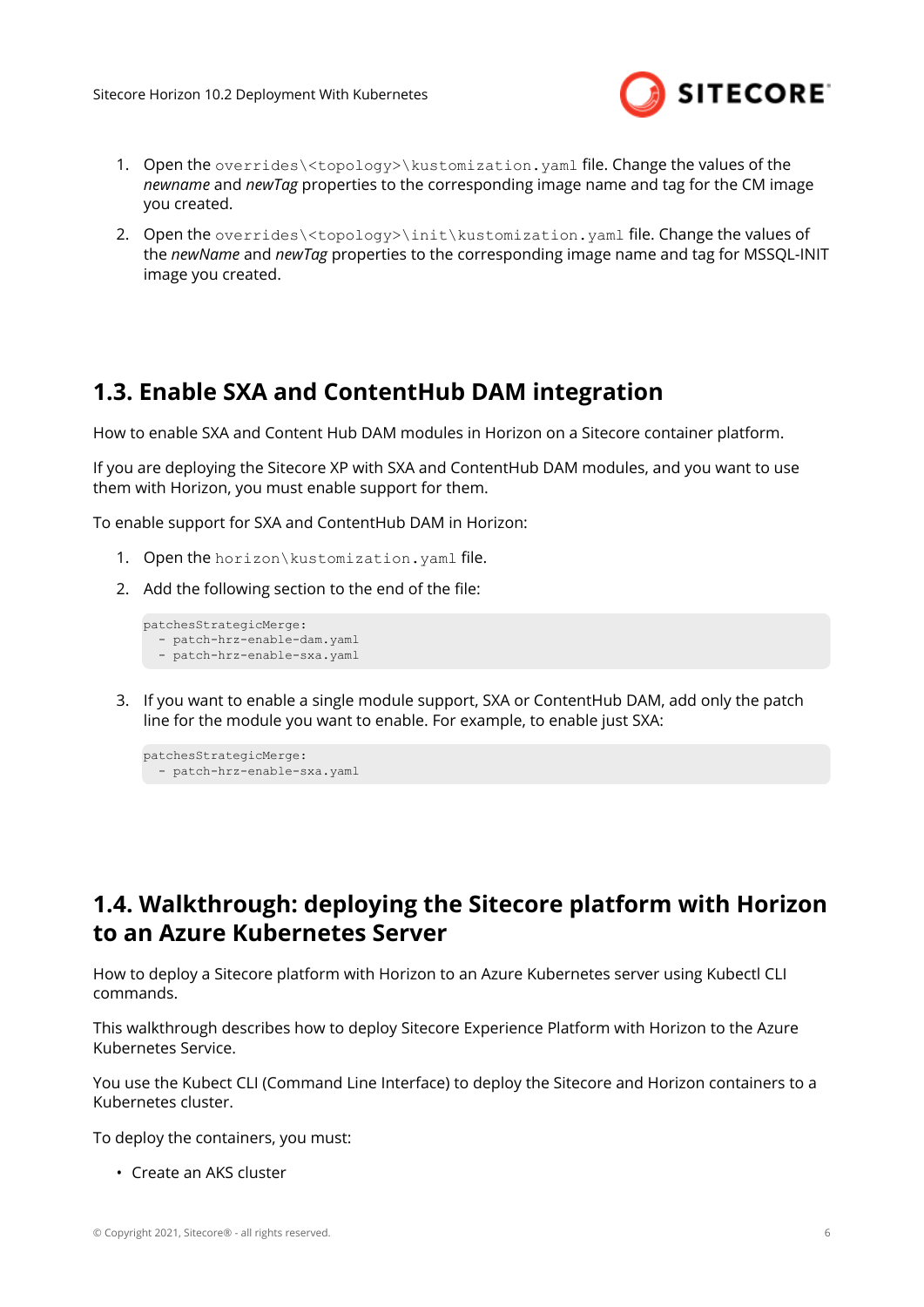

- <span id="page-6-0"></span>• Configure the Kubectl context cluster
- Configure access to a private container registry
- Deploy an ingress configuration
- Deploy the secrets
- Deploy an ingress controller
- Deploy External Services for a non-production deployment
- Deploy the data initialization jobs
- Deploy the Sitecore pods
- Update the local host file
- Configure the SolrCloud search indexes

#### **1.4.1. Create an AKS cluster**

To create a new Azure Kubernetes Service (AKS) cluster with a Windows Server 2019 node pool, use the Azure command-line interface (Azure CLI) or the Azure portal UI. The AKS cluster must contain one Windows Server 2019 version 1809 node pool with one or more nodes.

For more information about using the Azure CLI to create an AKS cluster, see the [Azure AKS](https://docs.microsoft.com/en-us/azure/aks/windows-container-cli) [documentation](https://docs.microsoft.com/en-us/azure/aks/windows-container-cli).

### **1.4.2. Configure the Kubectl context cluster**

To configure the Kubectl context cluster:

1. Log in to the Azure CLI and set a subscription. For example:

```
az login 
az account set --subscription <Your Subscription>
```
2. Get the credentials for the K8s cluster that were created with the AKS cluster. For example:

```
az aks get-credentials --resource-group sc10aks --name sc10cluster
```
## **1.4.3. Configure access to a private container registry**

The deployed Kubernetes cluster requires access to the private container registry to which you have pushed your patched *cm* and *mssql-init* [images.](#page-3-0) To let a Kubernetes cluster authenticate with a private container registry and pull images from it, you must create an [image pull secret.](https://kubernetes.io/docs/tasks/configure-pod-container/pull-image-private-registry/) The secret name must be *sitecore-docker-registry*.

#### **1.4.4. Deploy an ingress configuration**

To deploy an ingress configuration:

• From the root folder, run this command:

```
kubectl apply -k ./overrides/<topology>/ingress
```
## **1.4.5. Deploy the secrets**

To deploy the secrets: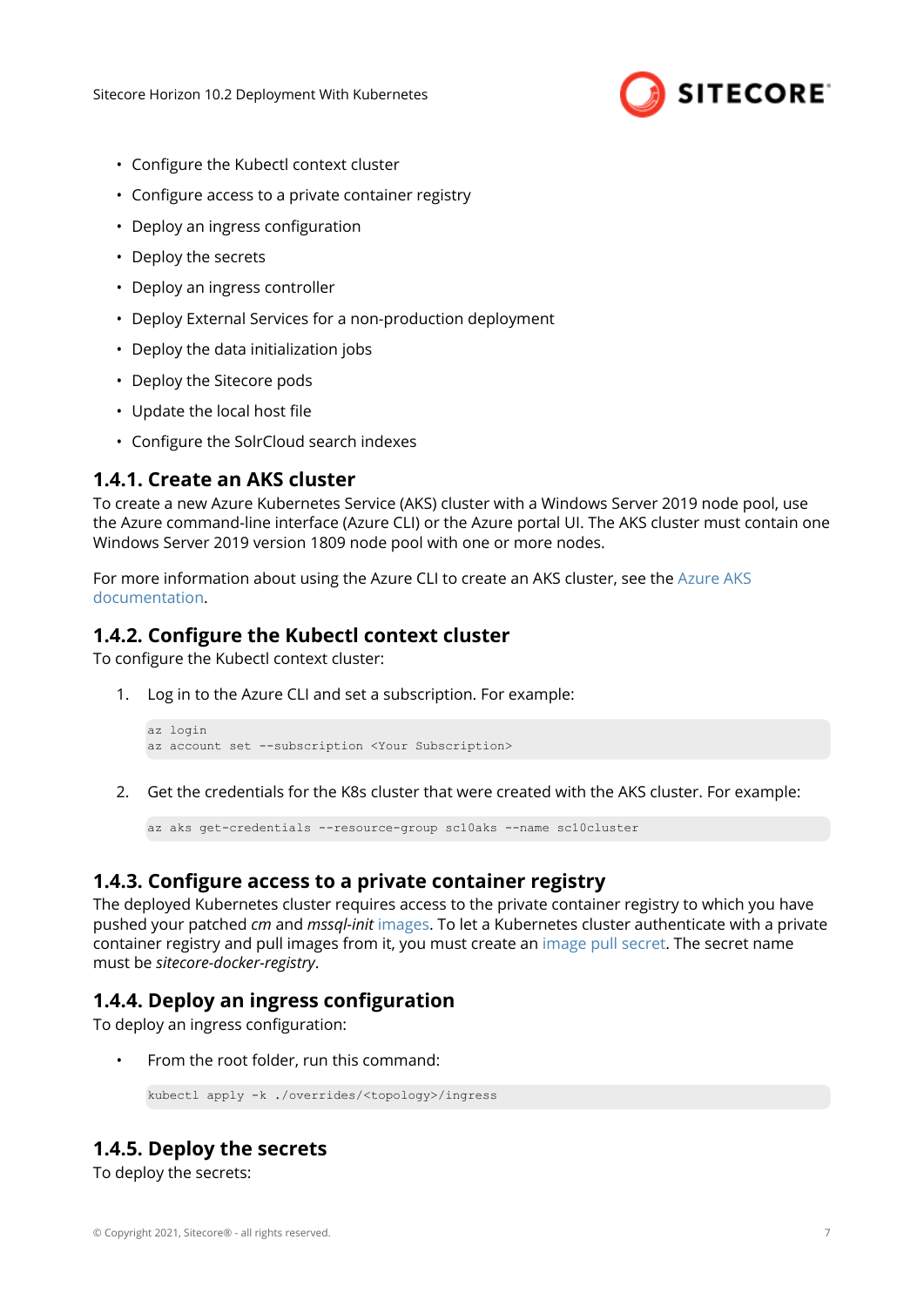

- <span id="page-7-0"></span>1. Ensure that all the secrets files (.txt, .crt, .key) files in the  $\langle$ topology>/secrets and overrides\<topology>\secrets folders are updated with proper values.
- 2. From the root folder, run this command:

```
kubectl apply -k ./overrides/<topology>/secrets/
```
## **1.4.6. Deploy an ingress controller**

To deploy an ingress controller:

- 1. Use the Windows AMD64 binaries to Install Helm. You can also use an alternative method as described in [Installing Helm Through Package Managers.](https://helm.sh/docs/intro/install/)
- 2. Add an NGINX ingress controller feed to Helm. For example:

```
helm repo add stable https://charts.helm.sh/stable
```
- 3. Update the feed using the command helm repo update.
- 4. Use Helm to deploy the NGINX ingress controller. For example:

```
helm install nginx-ingress stable/nginx-ingress --set controller.replicaCount=1 --set 
controller.nodeSelector."beta\.kubernetes\.io/os"=linux --set 
defaultBackend.nodeSelector."beta\.kubernetes\.io/os"=linux --set-string 
controller.config.proxy-body-size=10m --set controller.service.externalTrafficPolicy=Local
```
#### **NOTE**

In the example, *proxy-body-size* limits payload requests, such as media data upload or Sitecore packages installation, to 10 MB. You can adjust this to fit your installation. For more information about ingress configuration, see [NGINX](https://github.com/helm/charts/tree/master/stable/nginx-ingress#configuration) Ingress Controller Configuration.

#### **1.4.7. Deploy External Services for a non-production deployment**

To deploy External Services for a non-production deployment:

1. From the root folder, run this command:

```
kubectl apply -k ./<topology>/external/
```
2. To check the status of the pods, run this command:

kubectl get pods -o wide

3. To wait until the status of all the pods is Running/OK, run this command:

```
kubectl wait --for=condition=Available deployments --all --timeout=900s
kubectl wait --for=condition=Ready pods --all
```
## **1.4.8. Deploy the data initialization jobs**

To deploy the data initialization jobs:

1. From the root folder, run this command: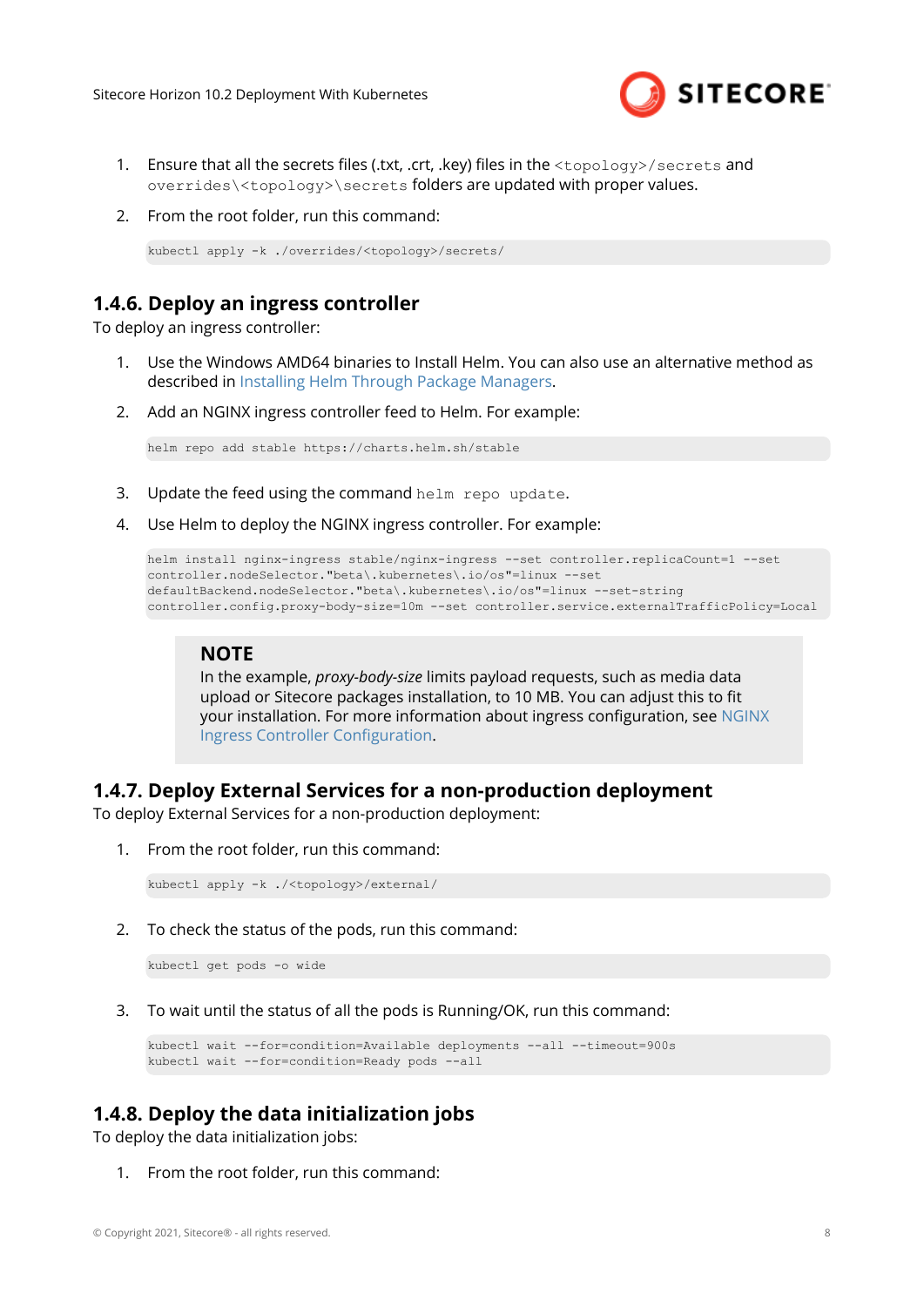

<span id="page-8-0"></span>kubectl apply -k ./overrides/<topology>/init/

2. To check the status of the jobs, run this command:

kubectl get pods -o wide

3. To wait until the status of all the jobs is Complete/OK, run this command:

```
kubectl wait --for=condition=Complete job.batch/solr-init --timeout=600s
kubectl wait --for=condition=Complete job.batch/mssql-init --timeout=600s
```
#### **1.4.9. Deploy the Sitecore pods**

To deploy the Sitecore pods:

1. From the root folder, run this command:

kubectl apply -k ./overrides/<topology>/

2. To check the status of the pods, run this command:

kubectl get pods -o wide

3. To wait until the status of all the pods is Running/OK, run this command:

```
kubectl wait --for=condition=Available deployments --all --timeout=1800s
```
## **1.4.10. Update the local host file**

To update the local host file:

1. To obtain the external IP address of the ingress controller service for the CM role, run this command:

```
kubectl get service -l app=nginx-ingress
```
- 2. Update the local host file with the external IP address and the hostnames that are required by the ingress controller. The default hostnames are:
	- cm.globalhost
	- cd.globalhost
	- Id.globalhost
	- hrz.globalhost

#### **1.4.11. Configure the SolrCloud search indexes**

To configure the SolrCloud search indexes:

- 1. Open a browser and navigate to<https://cm.globalhost/sitecore>.
- 2. Log in to Sitecore with the admin user and password that you configured as a secret.
- 3. In the Sitecore Control Panel click **Populate Managed Schema**. In the **Schema Populate** dialog box, select all the indexes and click **Populate**.